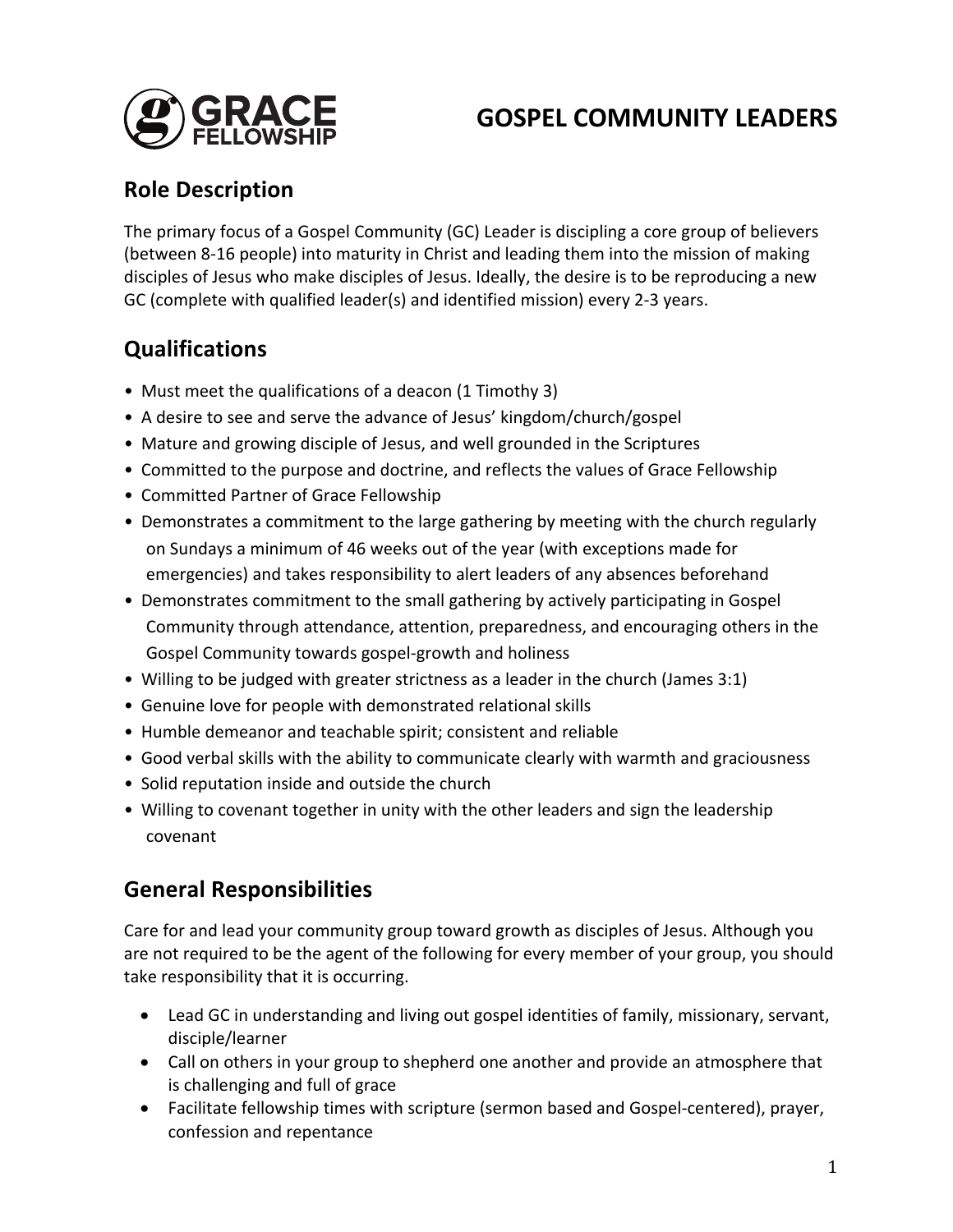- Partnership: Encourage people to become committed partners in the church and address lapsed expectations of members such as Gospel-Community involvement, service and giving
- Provide clear expectations for everyone in your group
- Grow your group through missional effort and seek to replicate to advance gospel opportunities in your neighborhood
- Develop future leaders through apprenticing members of your group
- Organize and plan so that your group functions well

### **Expectations**

### **Personal Discipleship**

- Personal growth in the gospel, applying the gospel to all of life
- Daily time in God's Word including prayer and reflection on the gospel in your own life
- Participation in ongoing training, seminars, and Gospel Community Leaders meetings

### **Leading Others in Discipleship**

- Seek to identify an apprentice leader(s) and prepare them to lead their own GC
- You have several relationships with not-yet-believers that you are intentionally discipling to Christ
- Helping to facilitate everyone in your GC having at least one person they are intentionally discipling to Christ
- Facilitate regular, weekly contact among the people in your GC so that you live increasingly like a family on mission
- Pray for each individual in your GC
- Have regular gospel-centered contact with each individual or family in your GC (especially important for those who miss any gatherings)

### **Servant Leadership and being an example to others**

- Meet at the large gathering location on Sundays (on time) for the prayer meeting (minimum of 46 weeks in the year). Absences are to be pre-arranged with the exception of emergencies
- Come early and stay to the end of each larger church event serving and purposefully making gospel connections
- Maintain confidentiality except where permission is expressly granted or laws have been broken
- Give generously and regularly to the gospel ministry of Grace Fellowship
- Support one another in prayer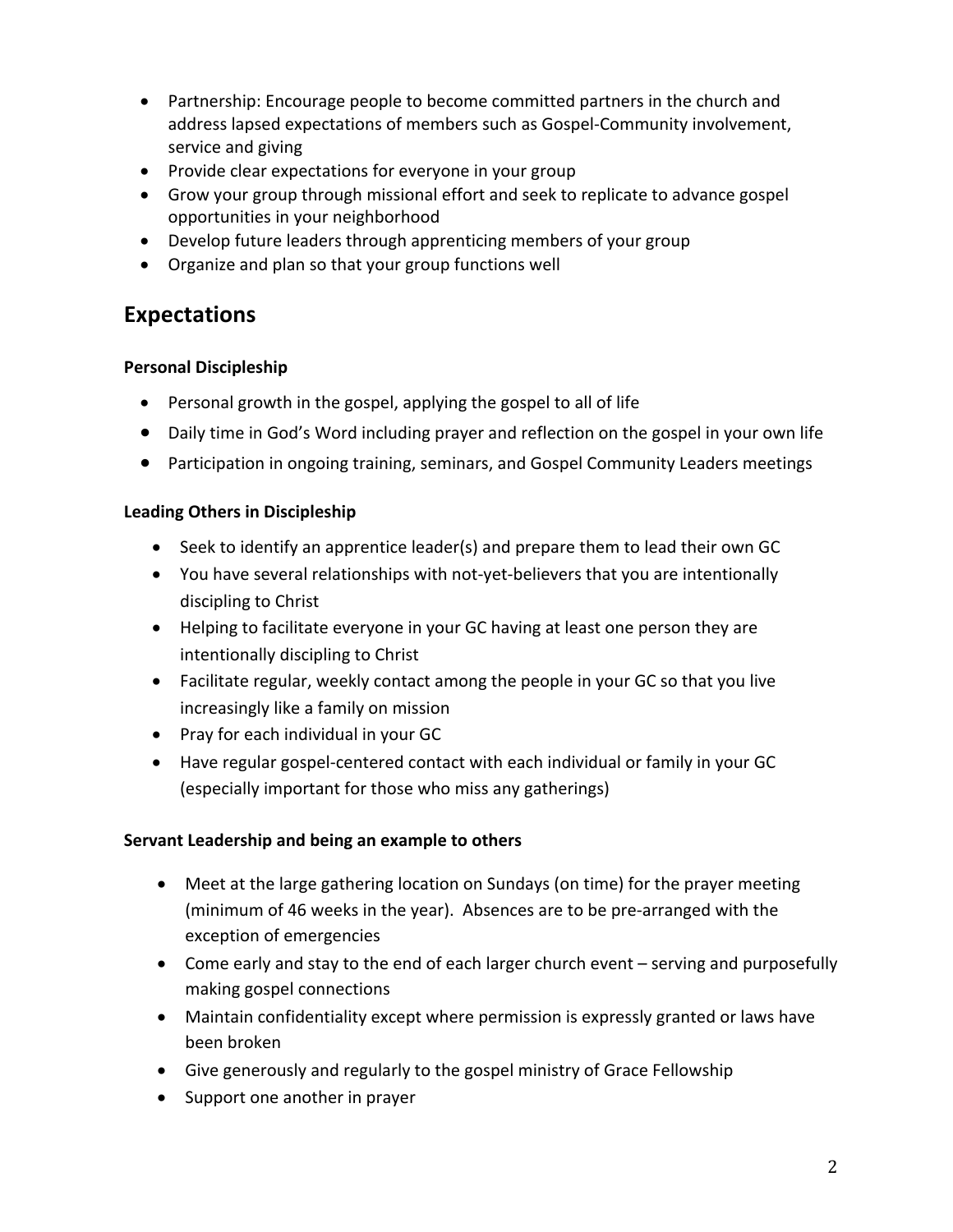### **Personal Evaluation**

- **•** Prayerfully read through 1 Timothy 3.
	- $\circ$  How am I doing at growing in these areas?
- Is my love for the Word growing?
	- $\circ$  Do I increasingly desire to spend time with God in the Word and do I find myself drawing wisdom and strength from the Word daily?
- Are you in control of your use of the following?
- o Alcohol
- o Caffeine
- o TV, Movies, Netflix, YouTube
- o Web Surfing
- o Video Games
- Am I growing in the awareness of my own sinfulness and need for grace?
- Am I growing in my ability to clearly articulate the gospel in any setting?
- Am I protecting the "eye gate"?
- $\circ$  Particularly in not participating in the viewing of pornography.
- Do I feel joy, excitement, confidence, awe, and gratitude when I talk/think about **Jesus?**
- Do I live with confidence that: God is great so I don't have to be in control?
	- $\circ$  Indicators that I may not be believing this:
		- I am over-bearing
		- $\blacksquare$  I am inflexible or risk averse
		- $\blacksquare$  I am impatient with people
		- **E** lavoid responsibility
- Do I live with a confidence that: God is glorious so I do not have to fear others
	- $\circ$  Indicators that I may not be believing this:
		- lavoid confrontation
		- **I** loften crave approval
		- I behave differently around certain people
		- **I** I pretend or hide my true self
- Do I live with a confidence that: God is good so I do not have to look elsewhere
	- $\circ$  Indicators that I may not be believing this:
		- I sometimes feel ministry is a burden